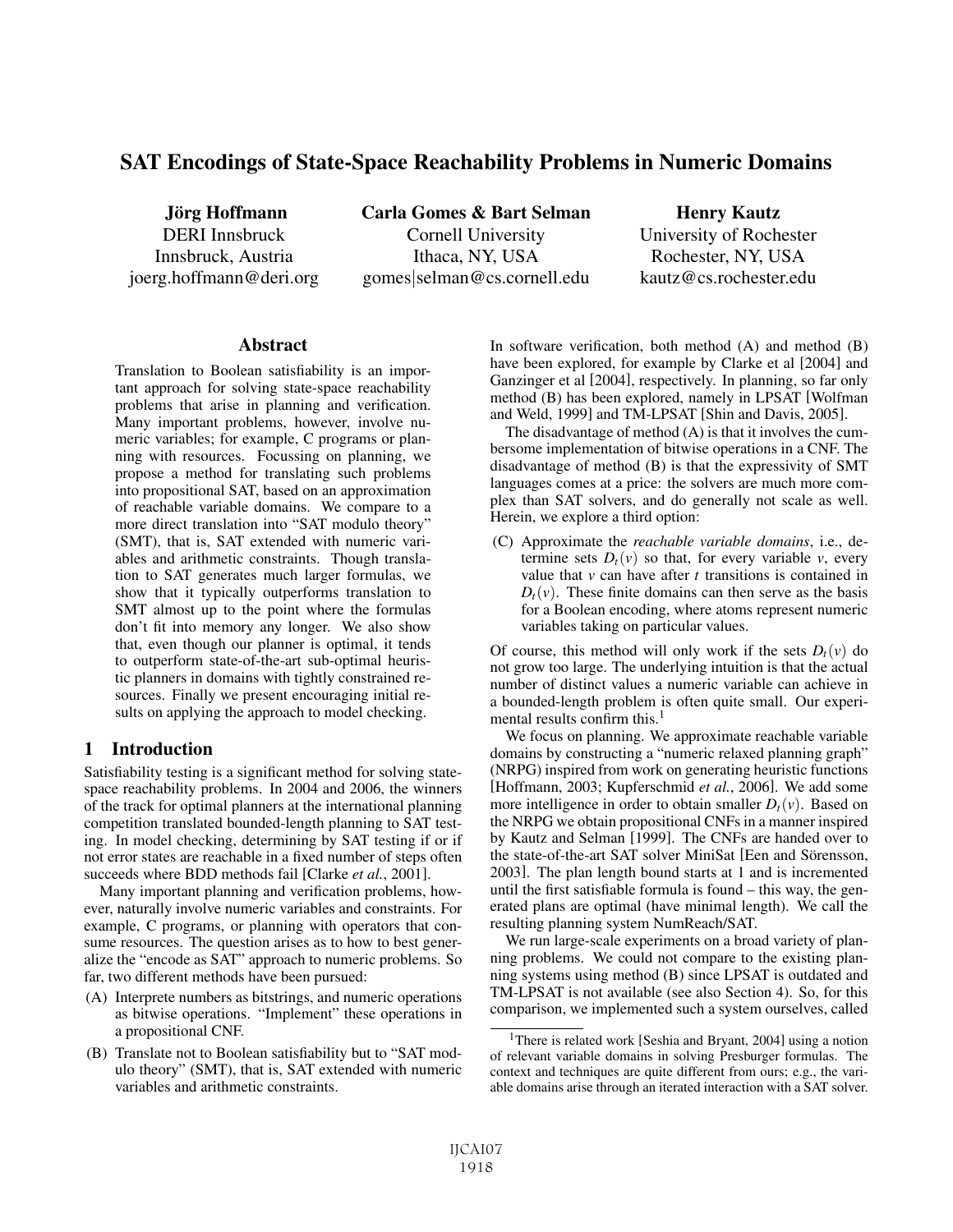NumReach/SMT.2 This is *identical* to NumReach/SAT except for the encoding of numeric variables. The SMT formulas are handed over to the state-of-the-art SMT solver Math-Sat [Bozzano *et al.*, 2006]. NumReach/SAT consistently outperforms NumReach/SMT almost up to the point at which the (larger) SAT encodings no longer fit into memory.

We also compare our planners to the "sub-optimal heuristic planner" family, namely to Metric-FF [Hoffmann, 2003], LPG [Gerevini *et al.*, 2003], and SGPlan [Chen *et al.*, 2006]. These planners are fast (they respectively won the competitions 2000–2006) but are usually not compared to optimal planners since such a comparison is unfair. However, we find that, in contrast to the usual competition results, in our context optimal planners are quite competitive. NumReach/SAT outperforms all the heuristic planners in a basic domain with tightly constrained resources. This is an important result for the planning community, suggesting to seriously reconsider numeric planning.<sup>3</sup> We finally present initial, encouraging results on using our approach in model-checking domains.

# 2 Approximating Variable Domains

To spell out the algorithm building the NRPG, we need some notations. *I*, *V*, and *A* respectively denote the initial state, set of numeric variables, and action set of the planning task. The initial state is a set of propositions – those that are initially true; also, it assigns a value to every variable  $v \in V$ . A numeric constraint has the form  $exp1[X] \bowtie exp2[Y]$  where  $\bowtie \in$  $\{<,\leq,=,\geq,>,\neq\}$ , and *exp*1, *exp*2 are expresssions made of constants, operators in  $\{+,-,*,\}$ , and variables *X* ⊆ *V* respectively  $Y \subseteq V$ . Each action  $a \in A$  consists of its precondition *pre<sub>a</sub>*, and a set  $E_a$  of effects. Each effect  $e \in E_a$  consists of its condition *cone*, its adds *adde*, and its deletes *dele*. Additionally *e* is annotated with a set of numeric effects of the form  $v := exp$ . Adds and deletes are, as usual, proposition sets. Preconditions *prea* and effect conditions *cone* are conjunctions of propositions and numeric constraints. The semantics are defined in the obvious standard way.

1. 
$$
t := 0, P_0 := I
$$
, for all  $v \in V: D_0(v) := \{I(v)\}$   
\n2. **while**  $t < b$  **do**  
\n3.  $A_t := \{a \mid a \in A, (P_t, \overline{D_t} | x) \models pre_a[X]\}$   
\n4.  $E_t := \{e \mid \exists a \in A_t : e \in E_a, (P_t, \overline{D_t} | x) \models con_e[X]\}$   
\n5.  $P_{t+1} := P_t \cup \{p \mid \exists e \in E_t : p \in add_e\}$   
\n6. for all  $v \in V: D_{t+1}(v) := D_t(v) \cup \{c \mid$   
\n7.  $\exists a \in A_t, e \in E_a \cap E_t, (v := exp[X]) \in e, \overline{c} \in \overline{D_t} | x \cup r :$   
\n8.  $c = exp(\overline{c} | x), (P_t, \overline{c} | r) \models (pre(a) \land con(e))[Y] \}$   
\n9. **endwhile**

Figure 1: The numeric relaxed planning graph (NRPG) algorithm, approximating reachable variable domains.

Pseudo code for the NRPG is shown in Figure 1. The algorithm keeps track of sets  $P_t$  of reached propositions, and of sets  $D_t(x)$  of reached values (the reached variable domains), at time steps *t*. Note the slight abuse of notation for *I* in line

1. By *b* (line 2), we denote the plan length bound we are currently considering. By writing  $\phi[Y]$  for a conjuntion  $\phi$  of propositions and numeric constraints (lines 3, 4, 8), we mean that *Y*  $\subseteq$  *X* is the set of all variables mentioned by the numeric constraints in  $\phi$ . By  $\overline{D}_t$  (lines 3, 4, 7), we denote the crossproduct of the  $D_t(v)$  for  $v \in V$ , i.e.,  $\overline{D_t} := D_t(v_1) \times ... \times D_t(v_n)$ where  $V = \{v_1, \ldots, v_n\}$ . For a set  $\overline{C}$  of value vectors, or for a single value vector  $\bar{c}$ , by  $\bar{C}|_X$  respectively  $\bar{c}|_X$  (lines 3, 4, 7, 8) we denote the vector (set) restricted to the variables *X*. For a set *P* of propositions *P*, a set  $\overline{C}$  of value vectors, and a conjunction  $\phi[X]$  of propositions and numeric constraints, we say that  $(P,\overline{C}|_X) \models \phi$  (lines 3, 4, 8) iff  $\phi$ 's propositions are a subset of *P*, and there exists  $\bar{c} \in \overline{C}$  so that  $\bar{c}|_X$  satisfies  $\phi$ 's numeric constraints. By  $exp(\bar{c})$  (line 8) for an expression and value vector, we mean the outcome of inserting the values into the expression.

In words, the NRPG is built as follows. The reached propositions and variable domains are first set to the initial values. Then one iterates over time steps *t* until the desired bound is reached. In each step, the action set  $A_t$  is the set of all actions whose precondition can be satisfied at *t*. The same is done for the effect set  $E_t$ . The propositions reached at  $t + 1$ are those that are either reached at *t*, or added by an effect at *t*. The reached variable values at  $t + 1$  are those that are either reached at *t*, or that are the result of an effect at *t* and *a value vector reached at t that satisfies the conjunction of the precondition and condition of the respective action and effect* – intuitively, this means that the insertion of new values is "guarded" by the corresponding conditions.

Example 1. Consider a task with a single variable *v*, which is initially 4, and a single action whose only effect has the condition  $v \ge 2$  and the effect  $v := v - 2$ . We will have  $D_0(v) = \{4\},\$  $D_1(v) = \{4, 2\}$ , and  $D_2(v) = \{4, 2, 0\}$ . Then the algorithm will stop – since the effect  $v := v - 2$  is guarded by the condition  $v \ge 2$ , the value  $v = -2$  is *not* inserted into  $D_3(v)$ .

The NRPG is admissible, i.e., *every value reachable for a variable v within t steps is guaranteed to be contained in*  $D_t(v)$ . However, the algorithm is exponential in the arity – the number of variables mentioned by – conjunctions of preconditions, effect conditions, and effect expressions: if the maximum such arity is *k*, and the largest involved variable domain has size *m*, then the number of vectors to be considered is bounded only by  $m^k$ . Hoffmann [2003] avoids this blowup by keeping only the *max* and *min* value of each  $D_t(v)$ , and accordingly approximating the satisfaction of (linear) numeric constraints. Kupferschmid et al [2006] largely avoid the blow-up by treating every numeric constraint in separate rather than addressing conjunctions, thus potentially decreasing the above  $k$  a lot.<sup>4</sup> Our rationale here is that: 1. In difference to these works we need to compute the NRPG only once, rather than in every state of a forward search. 2. The arity of numeric constraints, and even conjunctions of them, tends to be small in many planning domains – e.g., expressing constraints on resource availability usually involves only

<sup>&</sup>lt;sup>2</sup>Implementing and evaluating a planner using method  $(A)$  is future work.

<sup>&</sup>lt;sup>3</sup>The heuristic planners employ very greedy searches, which do not work well when resources are tight. More in Section 4.

<sup>4</sup>Another difference to both Hoffmann [2003]'s and Kupferschmid et al [2006]'s algorithms lies in the "guarding" of value insertions as described above: this is a new technique.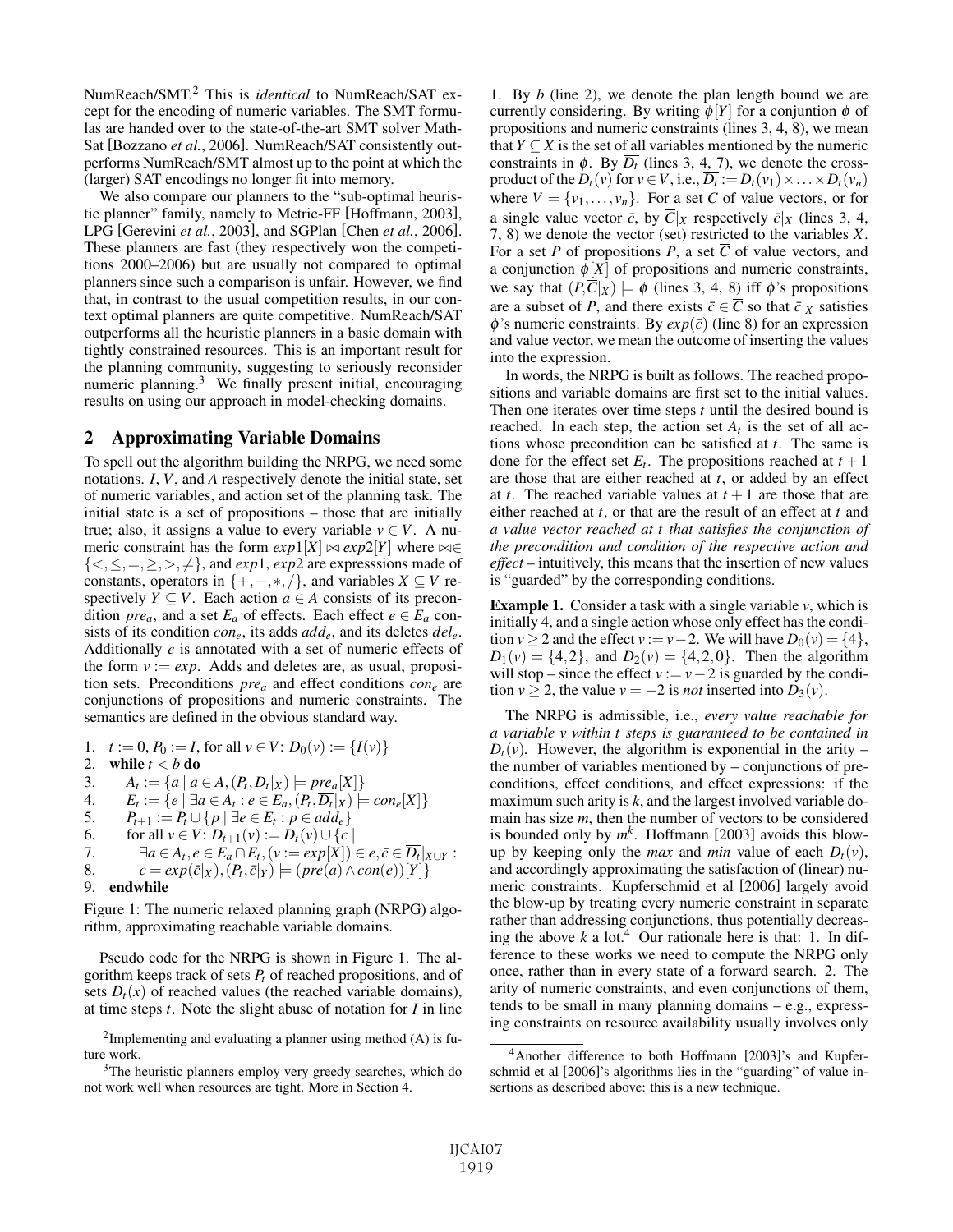a single variable. Indeed, in our experiments we did not find a single domain where this potential blow-up was a problem.

Another potential blow-up turned out to be more severe: the size of the domain of a variable *v* grows exponentially in *t* if every sequence of actions results in a different value for *v*. This happens in one of our test domains, where *v* is a resource, and every action using the resource has a random float cost. A remedy to this would be to give up on admissibility of the NRPG (and, with that, give up plan optimality), and try greedy approximations of variable domains instead. One could, for example, build a non-numeric planning graph first and then build the variable domains only for a seemingly relevant subset of the actions (e.g., a relaxed plan). We leave this topic open for future work. Herein we show that, in 5 out of 6 numeric domains from the international planning competition, the problem does not occur: if the granularity of numeric effects is less than that of random floats, many action sequences result in the same value.

We finally remark that one could also insert more intelligence into the NRPG, to prune non-reachable variable values. For example, an extension of Graphplan mutex reasoning [Blum and Furst, 1997] might turn out to be beneficial in some domains. We leave this open for future work.

## 3 SAT and SMT Encodings

We first describe the SMT encoding underlying Num-Reach/SMT, since that encoding is simpler. We then explain how to obtain the SAT encoding underlying Num-Reach/SAT. The SMT encoding makes use of decision variables for propositions, numeric variables, actions, and effects, at time steps. Precisely, there are the decision variables:  $p_t$ for all  $0 \le t \le b$  and  $p \in P_t$ ;  $v_t$  for all  $0 \le t \le b$  and  $v \in V$ ; *a<sub>t</sub>* for all  $0 \le t < b$  and  $a \in A_t$ ; and  $e_t$  for all  $0 \le t < b$  and  $e \in E_t$ . All variables except the  $x_t$  are Boolean. There are the following clauses (illustrated with Example 1):

- *Initial state:* Specify the initial values of propositions and numeric variables. For example,  $\{v_0 = 4\}$ .
- *Conditions:* An action at *t* implies its preconditions at *t*. An effect at *t* implies its conditions at *t*. For example,  $\{\neg e_t, v_t \geq 2\}.$
- *Actions and effects:* An effect at *t* implies the corresponding action at *t*. An action at *t* implies, for each effect *e*, that either *e* occurs or one of *e*'s conditions is false. For example,  $\{\neg a_t, \neg v_t \geq 2, e_t\}$ .
- *Effect state change:* An effect at *t* implies its adds and (negated) deletes at  $t + 1$ , and implies its numeric effects between *t* and *t* + 1. For example, {− $e_t$ ,  $v_{t+1} = v_t - 2$ }.
- *Frame axioms:* Any proposition that is true at *t* stays true at  $t + 1$  unless it is deleted. Any proposition that is false at *t* stays false at  $t + 1$  unless it is added. Any numeric variable has the same value at  $t$  and  $t + 1$  unless it is affected. For example,  $\{v_{t+1} = v_t, e_t\}$ .
- *Goal:* the goal condition is true at time *b*.
- *Mutex:* Interfering actions and effects do not occur in the same step. Actions/effects interfere if they harm each other's preconditions/conditions/adds, or if they affect the same numeric variable.

Note here that this specification makes use of the NRPG, in the definition of the set of decision variables. This corresponds to our current implementation. However, *since one could easily define an SMT encoding that does not use the NRPG, the runtime for building the NRPG is not included into the NumReach/SMT runtimes in our experiments.*

For NumReach/SAT, the NRPG is essential (and its runtime is, of course, included). The encoding is identical to the above, except for the treatment of numeric variables. Precisely, instead of the  $v_t$  variables, we now have one separate (Boolean) decision variable  $(v = c)_t$  for all *t*, *v*, and  $c \in D_t(v)$ . We further have, for all  $t$ , one decision variable  $cstr<sub>t</sub>$  for every numeric constraint (every different  $cstr = (exp1 \bowtie exp2)$ ) occuring in the task. Finally we have, for all *t*, one decision variable *cstr*- $\bar{c}_t$  for every *cstr*[*X*] and every value tuple  $\bar{c} \in \overline{D_t}|_X$ that satisfies *cstr*. The intended behavior is that  $cstr-\bar{c}_t$  is true iff the values it specifies are true, and that  $cstr<sub>t</sub>$  is true iff one of its value tuples is true. We ensure this behavior with the following additional clauses:

- *Constraints:* For  $cstr[X]$ ,  $cstr_t$  is equivalent to the disjunction of all *cstr*- $\bar{c}_t$  where  $\bar{c} \in \overline{D_t}|_X$  satisfies *cstr*.
- *Value tuples:* For  $cstr[X]$ , each  $ctr$ - $\bar{c}_t$  is equivalent to the conjunction of  $(x_1 = c_1)_t, \ldots, (x_k = c_k)_t$ , where  $X =$  ${x_1, \ldots, x_k}$  and  $\bar{c} = (c_1, \ldots, c_k)$ .

With this, the "conditions" clauses and the "actions and effects" clauses translate effortlessly, since we have a decision variable for every numeric constraint occuring in a precondition or an effect condition. We can use these variables just like the variables for propositions. Similarly, the frame clauses for numeric values now look almost like those for propositions, for example  $\{e_t, \neg(v=4)_t, (v=4)_{t+1}\}$  – if *e* is not applied, and  $v = 4$  at *t*, then  $v = 4$  at  $t + 1$ . The only aspect that becomes somewhat complicated are the "effect state change" clauses for numeric variables. What we say is, for every numeric effect  $v := exp[X]$  of effect  $e \in E(a)$ , and for every tuple  $(x_1 = c_1, \ldots, x_k = c_k)$  in *X* that complies with at least one tuple in  $\overline{D_t}$  satisfying  $pre(a) \land con(e)$ , either *e* is not applied, or one of  $(x_i = c_i)_t$  is false, or  $(x = exp(\bar{c}))_{t+1}$  is true. For example,  $\{\neg e_t, \neg(v=4)_t, (v=2)_{t+1}\}.$ 

# 4 Experimental Results

The experiments were run on a cluster of machines, each with 2GByte main memory, running two Pentium III processors at 1GHz. We applied a memory cutoff of 1GByte in each run. Time-out was either 10000 seconds or 1000 seconds. Num-Reach/SAT and NumReach/SMT are implemented in C. We compare to Metric-FF, LPG, and SGPlan. We do not compare to the SMT-based planners LPSAT and TM-LPSAT. LP-SAT is outdated; in particular, it does not parse PDDL and we would have to translate all our instances into its input format. We do not compare to TM-LPSAT since, though contacting the authors, we did not manage to obtain an executable.

## 4.1 Competition Examples

We first consider numeric domains run in the international planning competition. Precisely, we consider the numeric domains run in the 2002 competition. The reason why we do not run domains from 2004 or 2006 is that, since 2002, the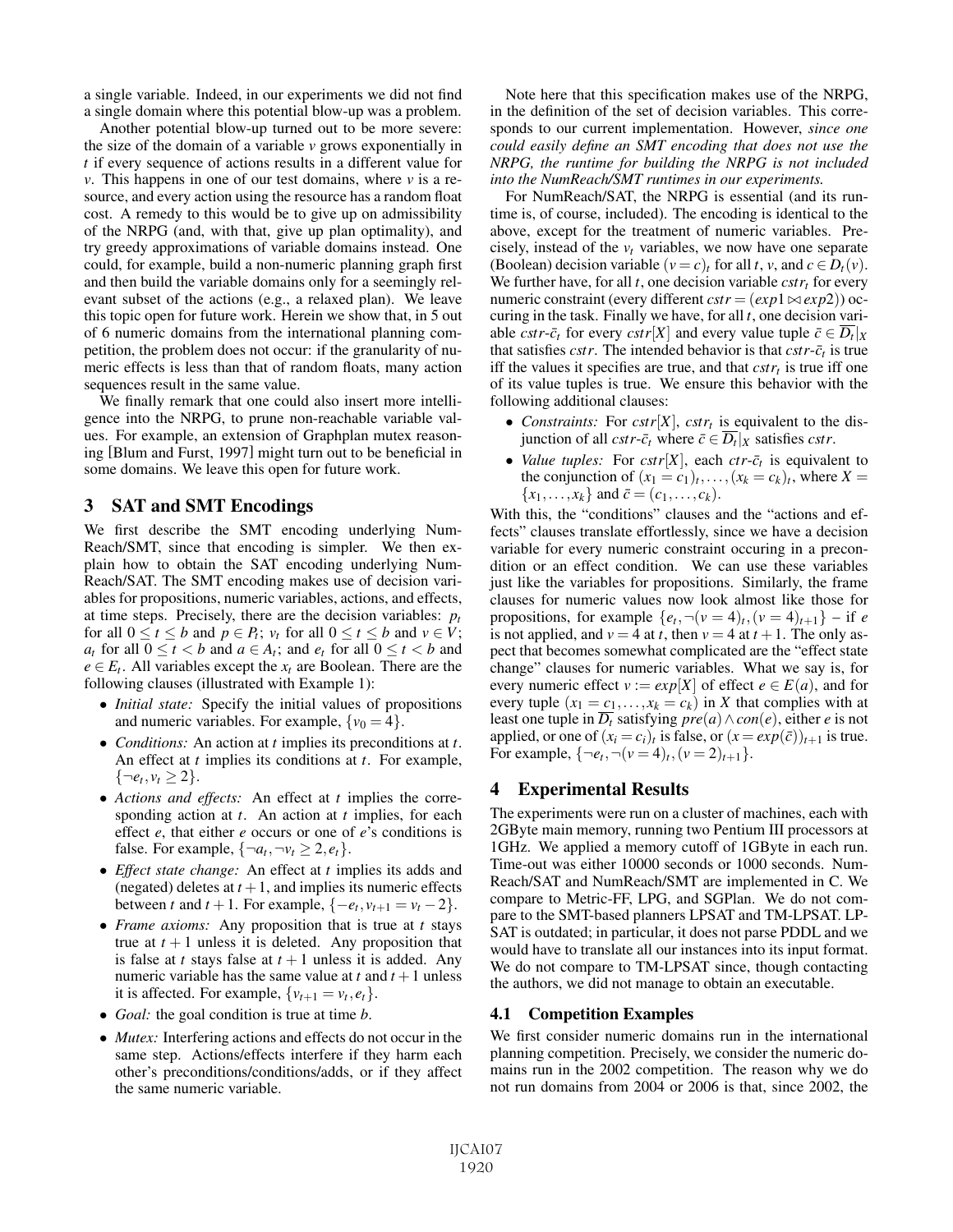| Instance              | <b>SAT</b>        | <b>SMT</b>        | FF                       | SGPlan           | LPG              |
|-----------------------|-------------------|-------------------|--------------------------|------------------|------------------|
| Depots 10             | 87.8              | 672.2             | 0.1                      | 0.1              | 0.2              |
| Depots 13             | 35.6              | 245.0             | 0.1                      | 0.1              | 0.3              |
| Depots 14             | 1083.7            |                   | 0.5                      | 0.5              | 0.7              |
| Depots 16             | 30.0              | 470.9             | 0.2                      | 0.2              | 0.3              |
| Depots 17             | 81.1              |                   | 1.1                      | 1.1              | 0.9              |
| Settlers 1            | 18.6              | 2042.8            | 8.5                      | $\overline{0.4}$ | 6.5              |
| Settlers <sub>2</sub> | 1.6               | 53.5              | 0.1                      | 0.4              | 0.4              |
| Settlers 3            |                   |                   | 59.3                     | 0.5              | 1.3              |
| Settlers 4            | 22.6              | 775.2             | 163.4                    | 0.7              | 0.7              |
| Settlers 5            | 1480.7            |                   | 1.1                      | 1.0              | $\overline{1.5}$ |
| Settlers 6            |                   |                   | 19.2                     | 0.8              | 2.3              |
| Settlers <sub>7</sub> |                   |                   |                          | $\overline{1.4}$ | 33.7             |
| Zeno 8                | 8.5               | $\overline{26.0}$ | 0.0                      | 0.0              | 0.0              |
| Zeno <sub>9</sub>     | 18.1              | 299.3             | 0.0                      | 0.0              | 0.1              |
| Zeno $10$             | 126.1             | 1397.8            | 0.1                      | 0.1              | 0.1              |
| $Zeno$ 11             | 85.7              | 120.2             | 0.1                      | 0.1              | 0.1              |
| Zeno 12               | 480.7             | 6585.8            | 0.1                      | 0.1              | 0.10             |
| Rovers 8              | 3.7               | 59.2              | 0.1                      | 442.7            | 0.0              |
| Rovers <sub>9</sub>   | 156.9             |                   |                          |                  | $\overline{0.2}$ |
| Rovers 10             | 70.9              | 455.4             | 0.1                      | 0.1              | 0.1              |
| Rovers <sub>11</sub>  | 43.0              | 981.4             | 6.6                      | 6.3              | 0.3              |
| Rovers <sub>12</sub>  | 1.9               | 33.5              | 0.1                      | $\overline{0.1}$ | 0.3              |
| Rovers $13$           | 503.5             |                   |                          | 1945.7           | $\overline{1.2}$ |
| Rovers 14             | $\overline{20.3}$ | 402.7             | $\equiv$                 |                  | 0.7              |
| Rovers 15             | 104.7             | 2860.3            |                          | 0.1              | 63.3             |
| Rovers 16             | 352.7             |                   | $\overline{\phantom{0}}$ | 1222.5           | 10.8             |
| Rovers 17             | 809.9             | L,                | $\overline{\phantom{0}}$ |                  | 126.8            |
| Rovers 18             | 77.9              |                   |                          |                  | 14.3             |
| Rovers 19             | <b>MEM</b>        |                   |                          |                  | 0.8              |
| Rovers <sub>20</sub>  | <b>MEM</b>        |                   | L.                       | L,               |                  |

Table 1: Runtime results in seconds, in four of the six 2002 competition domains (see text). Dashes mean time-out (10000 seconds), MEM out of memory (1GByte). Some domain and planner names abbreviated as obvious.

focus of the competition has shifted away from numeric planning (though as we will see that is far from being "solved"). The 2002 numeric domains are thus still the main benchmark for this context. They are named Depots, Driverlog, Rovers, Satellite, Settlers, and Zenotravel. Depots is a combination of logistics and blocksworld (with, e.g., numeric restrictions on the load status of trucks). Driverlog has trucks that need drivers; the numeric variables (distances walked and driven) are mentioned only in the optimization metric. Rovers is about gathering rock/soil samples and images, with energy usage and a recharge operator that can be applied only in "sunny spots". Satellite is about gathering images, also with energy usage (no recharge). Zenotravel is a simple logisticstype problem with fuel usage and a refuel operator that can be applied anywhere anytime. Table 1 shows our data.

Driverlog is left out of Table 1 since all tested planners ignore the optimization metric – and with it the numeric variables – anyway. Satellite is left out of the table because in this domain our approach is trivially nonsense: any "satellite" can turn between any two "directions"; doing so costs the respective "slew time" in energy; in the competition instances, the slew times are assigned basically as *random floats*. Because of the latter, every sequence of turning actions has a differrent summed up cost, yielding a different possible numeric value. So the reachable variable domains grow exponentially in the depth of the NRPG, which exhausts memory even in the smallest instance of the competition suite. We find it doubtful whether such a scenario (random float costs) makes much sense – why would one need to distinguish between arbitrarily many different action costs? To explore this topic further, in Section 4.2 we run an experiment explicitly scaling the size of the set of numbers from which action costs are drawn.

Each competition test suit contains 20 instances; every instance solved by NumReach/SMT was also solved by Num-Reach/SAT. For Depots and Zenotravel, Table 1 shows data for the 5 largest instances solved by NumReach/SAT. For Settlers, we show the 7 smallest instances, which contain everything solved by NumReach/SAT and Metric-FF (even the small Settlers instances are comparatively large, requiring plans with several dozen steps). For Rovers, since we consider that particularly interesting, we show all instances except the smallest ones. From a quick glance, one sees that *NumReach/SAT convincingly outperforms NumReach/SMT in all these domains.* This underlines the merits of our approach quite impressively. For the sub-optimal planners, neither of Depots, Settlers, and Zenotravel constitutes much of a problem. The single exception is Metric-FF in Settlers, which is only marginally faster than NumReach/SAT. In Rovers, however, NumReach/SAT outperforms not only NumReach/SMT but also Metric-FF and SGPlan, being beat only by LPG.<sup>5</sup> This is due to the nature of energy consumption and recharge in this domain: to recharge, one has to first reach a sunny spot. Metric-FF and SGPlan presumably spend excessive time in large dead ends where there is not even enough energy left to reach such a spot. LPG's search has a more stochastic restarting nature, which is less affected by this. In the next section we run an experiment explicitly scaling the constrainedness of resources.

#### 4.2 Transport

We constructed a simple transportation domain, called Transport, to run some targeted experiments. A truck moves in a weighted graph. A set of packages must be transported between nodes. Actions move along edges, and load/unload packages. Each edge costs its weight in fuel. There is *no* refuelling, so once the truck ran out of fuel it's "game over".6 While this domain is simplistic, we believe it serves well as an abstract model of the relevant issues in planning with resources. In particular, we can scale the instances on variable domain size and on resource constrainedness, as follows. Our instance generator takes the parameters *N*, *P*, *M*, and *C*. First a random connected (undirected) graph with *N* nodes is created. Then *P* packages are added, with random origins and destinations. The edge weights are uniformly drawn from the set  $\{1,2,\ldots,M\}$ . Then a domain-specific branch-and-bound procedure, which we developed especially for this purpose, computes the minimum amount of fuel, *min f uel*, needed to solve the task. The initial fuel supply of the truck is set to  $|C * min fuel|$ . This way, the size of the reachable variable domains can be controlled by *M*, and the resource constrainedness can be controlled by how close *C* is to 1.0.

<sup>5</sup>In instances 19 and 20, NumReach/SAT's CNFs become too large to fit into memory (see also the next section).

<sup>&</sup>lt;sup>6</sup>We consider a single truck rather than multiple trucks for the sake of simplicity. Note that this puts our own SAT-based approach at a *dis*advantage vs. the heuristic planners: SAT-based planners are well known to work much better when there is a lot of parallelism, reducing the number of time steps that must be considered.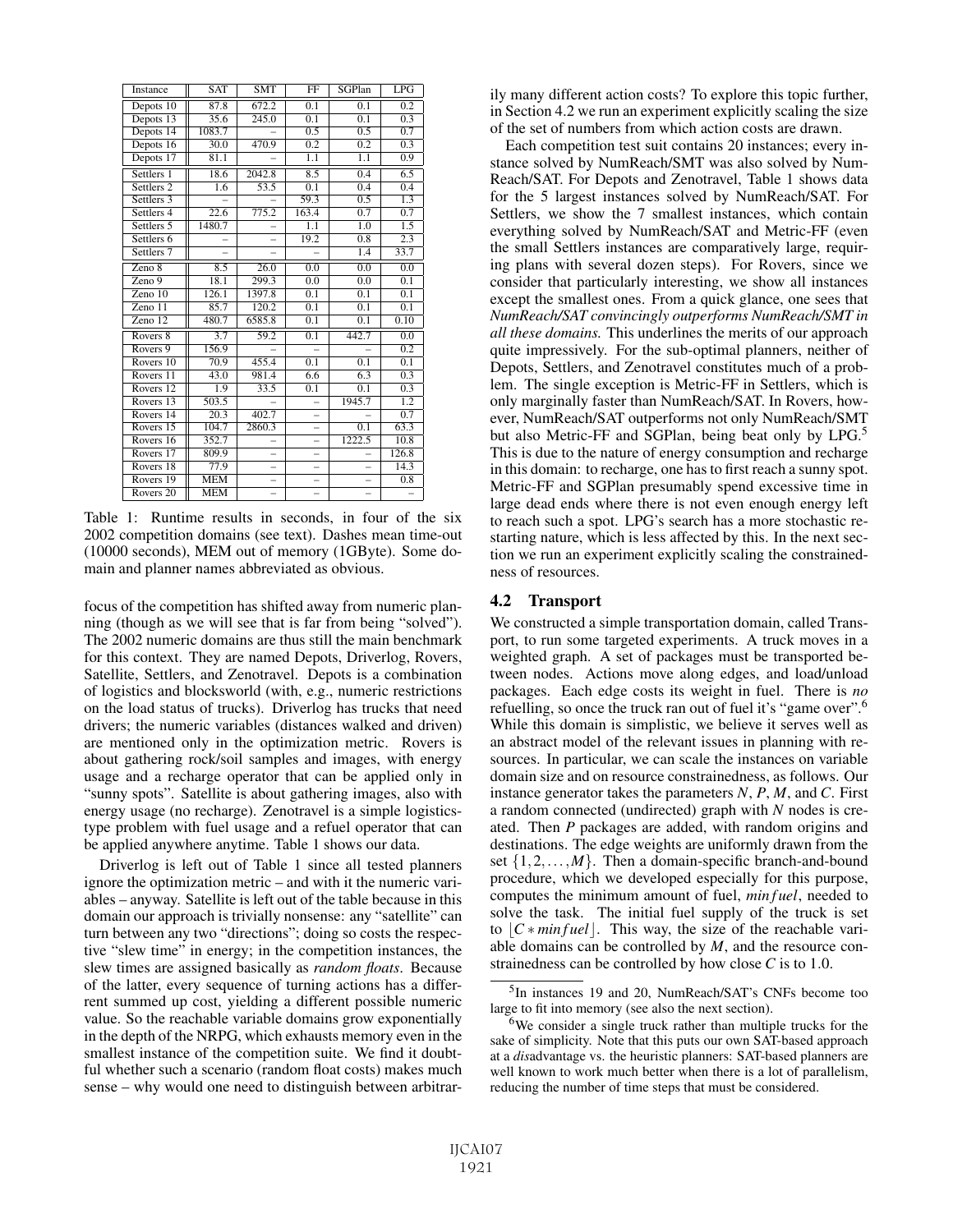

Figure 2: Scaling variable domain size.

In our first experiment, we aim to see how variable domain size affects the planners, so we scale *M*. We keep *N* and *P* fixed to 7, which is challenging but feasible. We fix  $C = 1.1$ , which is relevant since, as we shall see, in this region the SAT-based approach is more efficient than all state-of-the-art heuristic planners. Runtime plots for NumReach/SAT and NumReach/SMT are in Figure 2; each data point is the mean value of 100 instances. We see that NumReach/SAT has a strong advantage with low *M*; as expected it gets worse with growing *M*, while NumReach/SMT reacts only very slightly to the value of *M*.

We ran another experiment where we scaled *M* further, over  $M = 300, \ldots, 1000$ . As expected, NumReach/SMT's behavior does not change much, while NumReach/SAT degrades further. With a time-out of 1000 seconds, Num-Reach/SAT's solution percentage as we increase *M* in steps of 100 is 94, 81, 50, 48, 30, 23, 18, 10. We remark that the limiting factor here is neither NRPG building nor CNF building nor even SAT reasoning: the *size* of the CNFs is what makes the solution rate drop. As a rule of thumb, until around 6 million clauses NumReach/SAT beats NumReach/SMT, between 6 and 10 million clauses NumReach/SMT beats Num-Reach/SAT, and after that, which in our experiment here happens starting with  $M = 300$ , the propositional CNFs don't fit into 1GByte memory any longer. Note that this provides a simple rule to automatically choose between NumReach/SAT and NumReach/SMT: just compute the number of clauses in the propositional CNF, and apply a threshhold.

We emphasize that in the competition domains,Table 1, the advantage of NumReach/SAT over NumReach/SMT is much larger than even for  $M = 5$  in Figure 2. Presumably, Num-Reach/SMT has more trouble than NumReach/SAT with the mix of planning aspects in these domains – remember that Transport is very basic.

The experiment shown in Figure 3 scales *C* between 1.0 and 2.0. *N* and *P* are fixed to 8, *M* is fixed to 25. The left hand side *y* axis is *log-scaled* runtime. Each data point is the average over 100 instances, where time-out is 10000 seconds, which is inserted into the average computation in unsolved cases. To complement this, the right hand side *y* axis shows the percentage of solved instances. NumReach/SAT's curve is the horizontal line; all instances are solved, so no solution percentage is shown. Note that the seemingly linear nature of



Figure 3: Scaling resource constrainedness.

the heuristic planners' runtime curves, as we move towards  $C = 1.0$ , is just an artefact of the runtime cutoff. The sharp drops in solution percentage more reliably reveal the main message of Figure 3: *heuristic planners are efficient when resources are plenty, but they tend to fail when resources are scarce.* Ours is the first experiment making this important point absolutely clear. Even though NumReach/SAT is optimal, it outperforms the heuristic planners. This inverts (almost) every result of the planning competitions since 2000. Note that Transport is not an awkward artificial problem, but a natural and relevant application of planning.

#### 4.3 Jugs-and-Water

In the Jugs-and-Water domain, one has a set of jugs of varying sizes, and one wants to achieve a given fill status for all the jugs. Actions fill or empty a jug, or pour the content of one jug into another one. Thus, in this domain, numeric variables (fill status of jugs) are not resources but constitute highly interacting phenomena, perhaps similar to Rubic's Cube or so, from the "point of view" of a general purpose solver. We obtained random instances with *N* jugs and *M* maximum jug size by choosing jug size uniformly from  $\{1, 2, \ldots, M\}$ , and then using a repeated greatest common divisor computation to obtain solvable goals.

In some way, *M* here corresponds to the *M* parameter of transport: it scales the possible variable value ranges. However, very much unlike Transport, in Jugs-and-Water *M* has a huge effect on instance hardness. The larger *M* is, the longer will the plan typically be, making it much harder to find. Table 2 shows results scaling *N* and *M* simultaneously. For readability, we only show the solution rates. We could not run LPG since that cannot handle conditional effects (of the action pouring the content of one jug into another). Num-Reach/SAT vastly outperforms NumReach/SMT. The same goes for Metric-FF, giving another example of the unusual dominance of an optimal over a sub-optimal planner. It is unclear to us what the reason for SGPlan's efficiency is.

## 4.4 Model Checking

To point out that our new method might make sense in some cases of model checking as well, we have run a few preliminary experiments. We modelled some model checking toy examples in PDDL. Many of those examples make use of